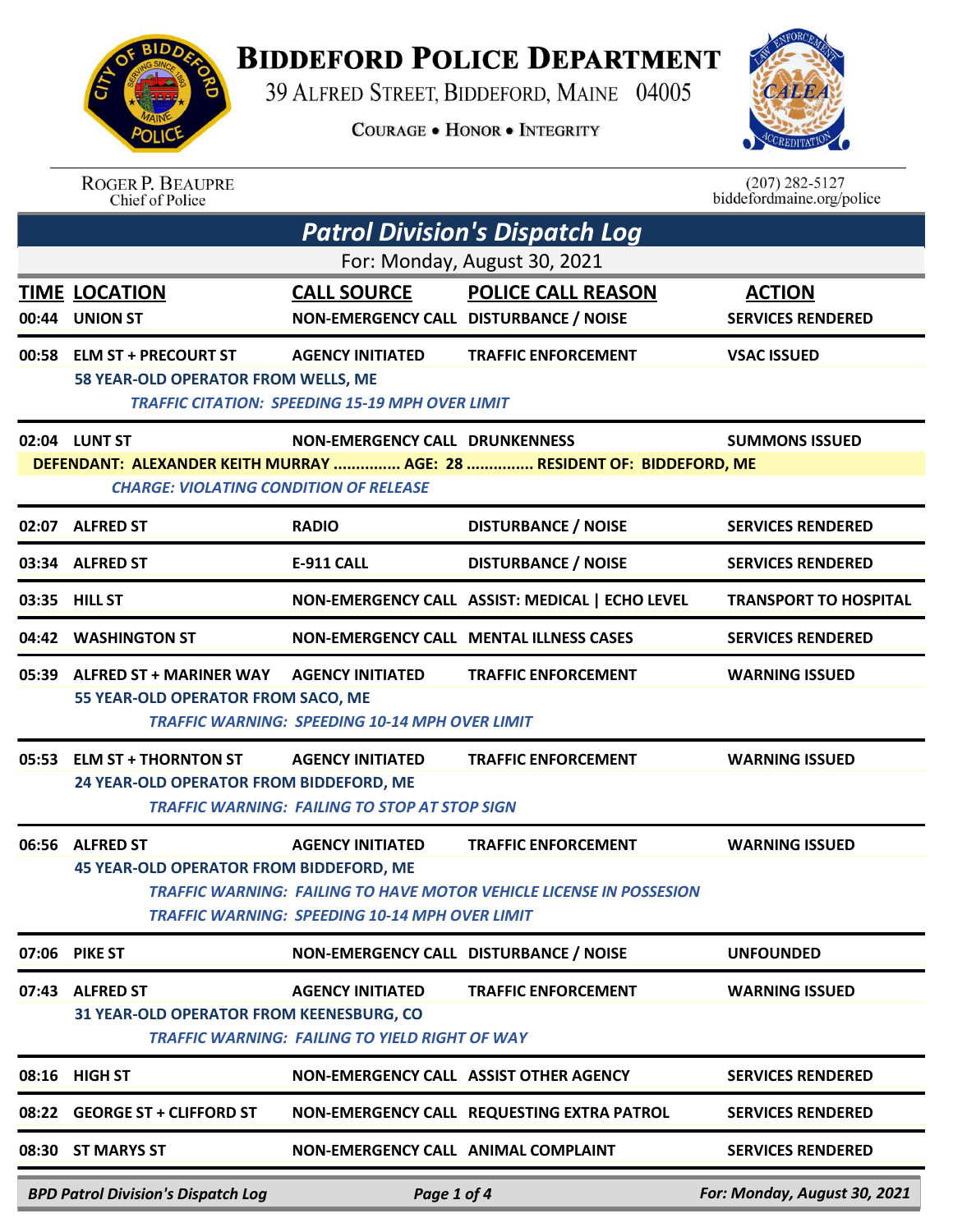|       | <b>TIME LOCATION</b><br>08:53 ALFRED ST                                                            | <b>CALL SOURCE</b><br><b>WALK-IN AT STATION</b>           | <b>POLICE CALL REASON</b><br><b>OUT FOR FOLLOW UP</b>                                                   | <b>ACTION</b><br><b>SERVICES RENDERED</b> |
|-------|----------------------------------------------------------------------------------------------------|-----------------------------------------------------------|---------------------------------------------------------------------------------------------------------|-------------------------------------------|
|       | 09:10 FORTUNES ROCKS RD                                                                            | NON-EMERGENCY CALL CIVIL COMPLAINT                        |                                                                                                         | <b>CIVIL COMPLAINT</b>                    |
|       | 09:12 ALFRED ST                                                                                    | <b>NON-EMERGENCY CALL PAPERWORK</b>                       |                                                                                                         | <b>NO ACTION REQUIRED</b>                 |
|       | 09:27 PIKE ST                                                                                      | NON-EMERGENCY CALL OUT FOR FOLLOW UP                      |                                                                                                         | <b>SERVICES RENDERED</b>                  |
|       | 09:42 ALFRED ST                                                                                    | <b>NON-EMERGENCY CALL SUSPICION</b>                       |                                                                                                         | <b>SERVICES RENDERED</b>                  |
|       | 09:52 QUIMBY ST                                                                                    | <b>AGENCY INITIATED</b>                                   | <b>OUT FOR FOLLOW UP</b>                                                                                | <b>SERVICES RENDERED</b>                  |
| 09:54 | <b>MAINE TPKE + ALFRED ST</b>                                                                      | <b>NON-EMERGENCY CALL BOLO</b>                            |                                                                                                         | <b>NEGATIVE CONTACT</b>                   |
|       | 10:16 MAY ST                                                                                       | <b>NON-EMERGENCY CALL CHECK WELFARE</b>                   |                                                                                                         | <b>SERVICES RENDERED</b>                  |
|       | 10:22 ALFRED ST<br>23 YEAR-OLD OPERATOR FROM SANFORD, ME                                           | <b>AGENCY INITIATED</b>                                   | <b>TRAFFIC ENFORCEMENT</b><br>TRAFFIC WARNING: OPERATE VEHICLE W/O VALID INSPECTION CERTIFICATE         | <b>WARNING ISSUED</b>                     |
|       | 10:31 UNION ST                                                                                     | NON-EMERGENCY CALL ASSIST OTHER AGENCY                    |                                                                                                         | <b>SERVICES RENDERED</b>                  |
|       | 10:32 ALFRED ST                                                                                    | <b>AGENCY INITIATED</b>                                   | <b>COMMUNITY ENGAGEMENT</b>                                                                             | <b>SERVICES RENDERED</b>                  |
|       | 10:34 ALFRED ST                                                                                    | <b>AGENCY INITIATED</b>                                   | <b>COMMUNITY ENGAGEMENT</b>                                                                             | <b>SERVICES RENDERED</b>                  |
|       | 10:39 LACONIA ST                                                                                   | <b>AGENCY INITIATED</b>                                   | <b>COMMUNITY ENGAGEMENT</b>                                                                             | <b>SERVICES RENDERED</b>                  |
|       | 10:43 HORRIGAN CT                                                                                  |                                                           | NON-EMERGENCY CALL COMMUNITY ENGAGEMENT                                                                 | <b>SERVICES RENDERED</b>                  |
|       | 10:45 MARBLEHEAD LN                                                                                | <b>E-911 CALL</b>                                         | <b>ANIMAL COMPLAINT</b>                                                                                 | <b>SERVICES RENDERED</b>                  |
|       | 10:53 ALFRED ST + MARINER WAY                                                                      | <b>AGENCY INITIATED</b>                                   | <b>VEHICLE CRASH - POLICE ONLY</b>                                                                      | <b>REPORT TAKEN</b>                       |
|       | 11:04 ADAMS ST                                                                                     | <b>NON-EMERGENCY CALL SUSPICION</b>                       |                                                                                                         | <b>SERVICES RENDERED</b>                  |
|       | 11:50 ALFRED ST + BIDDEFORD GAT WALK-IN AT STATION                                                 |                                                           | <b>OUT FOR FOLLOW UP</b>                                                                                | <b>SERVICES RENDERED</b>                  |
|       | <b>11:51 MAIN ST</b>                                                                               | <b>OTHER</b>                                              | <b>COMMUNITY ENGAGEMENT</b>                                                                             | <b>SERVICES RENDERED</b>                  |
|       | 11:55 MILE STRETCH RD + GILBERT AGENCY INITIATED<br><b>19 YEAR-OLD OPERATOR FROM WORCESTER, MA</b> | <b>TRAFFIC WARNING: MOTOR VEHICLE FOLLOWING TOO CLOSE</b> | <b>TRAFFIC ENFORCEMENT</b><br><b>TRAFFIC WARNING: FAILING TO OPERATE MOTOR VEHICLE AT CAREFUL SPEED</b> | <b>WARNING ISSUED</b>                     |
|       | 11:56 MAY ST                                                                                       | <b>NON-EMERGENCY CALL THEFT</b>                           |                                                                                                         | <b>REPORT TAKEN</b>                       |
|       | 11:57 PHILLIPS LN                                                                                  | <b>OTHER</b>                                              | <b>PARKING COMPLAINT</b>                                                                                | <b>NO VIOLATION</b>                       |
|       | 12:03 FORTUNES ROCKS RD                                                                            | E-911 CALL                                                | 911 MISUSE                                                                                              | <b>SERVICES RENDERED</b>                  |
|       | 12:09 GEORGE ST                                                                                    | <b>AGENCY INITIATED</b>                                   | <b>OUT FOR FOLLOW UP</b>                                                                                | <b>GONE ON ARRIVAL</b>                    |
|       | 12:11 ELM ST                                                                                       | E-911 CALL                                                | <b>VEHICLE CRASH - POLICE ONLY</b>                                                                      | <b>REPORT TAKEN</b>                       |
|       | 12:40 CUTTS ST                                                                                     | <b>NON-EMERGENCY CALL DRUNKENNESS</b>                     |                                                                                                         | <b>NEGATIVE CONTACT</b>                   |
|       | 12:57 FOSS ST + BACON ST                                                                           | <b>WALK-IN AT STATION</b>                                 | <b>ARTICLES LOST/FOUND</b>                                                                              | <b>REPORT TAKEN</b>                       |

*BPD Patrol Division's Dispatch Log Page 2 of 4 For: Monday, August 30, 2021*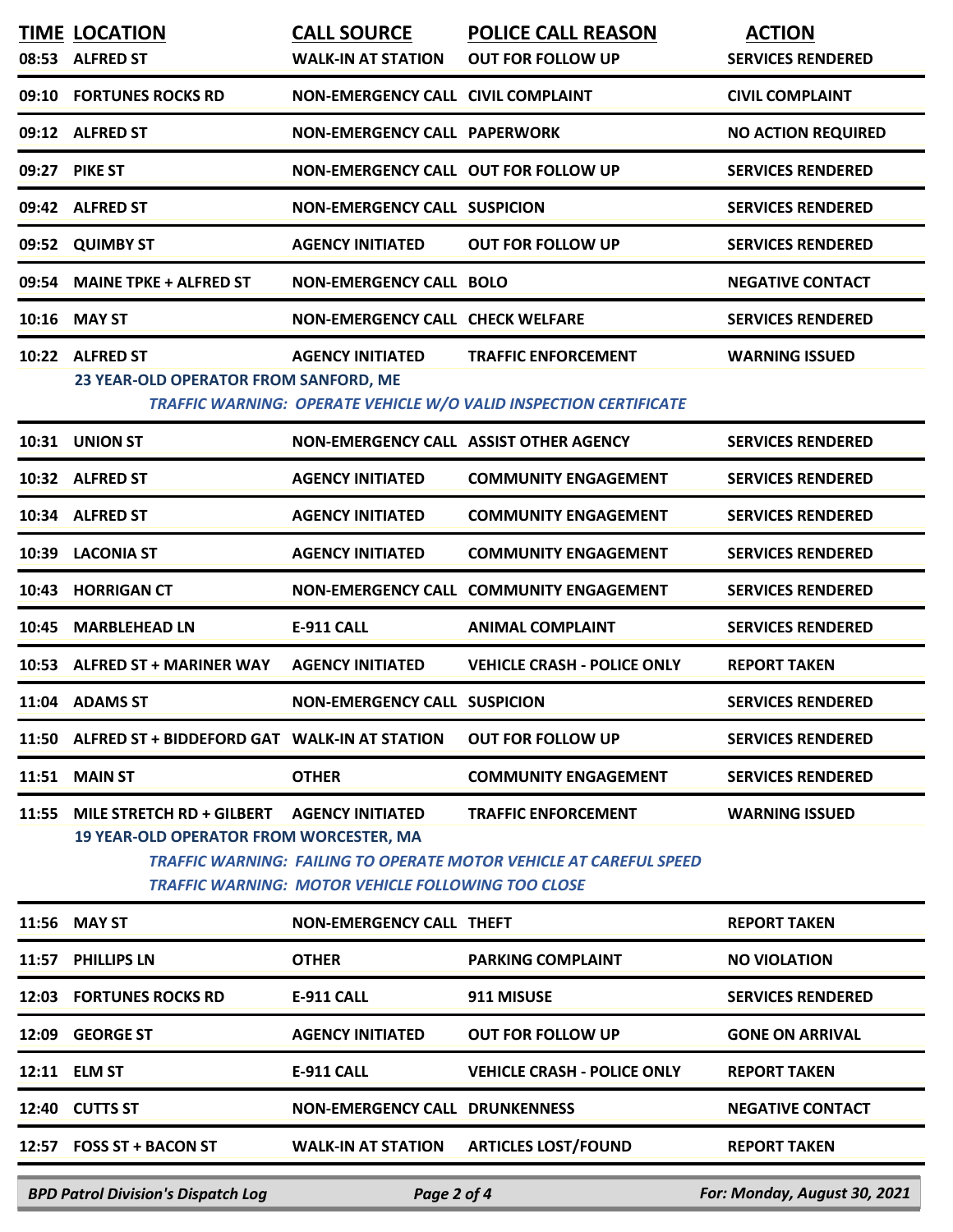|       | <b>TIME LOCATION</b><br>13:02 GEORGE ST                                          | <b>CALL SOURCE</b><br><b>AGENCY INITIATED</b>                                    | <b>POLICE CALL REASON</b><br><b>FRAUD / SCAM</b>                                        | <b>ACTION</b><br><b>REPORT TAKEN</b> |
|-------|----------------------------------------------------------------------------------|----------------------------------------------------------------------------------|-----------------------------------------------------------------------------------------|--------------------------------------|
|       |                                                                                  |                                                                                  |                                                                                         |                                      |
| 13:18 | <b>HORRIGAN CT</b>                                                               | <b>AGENCY INITIATED</b>                                                          | <b>OUT FOR FOLLOW UP</b>                                                                | <b>SERVICES RENDERED</b>             |
| 13:35 | <b>BARRA RD</b>                                                                  | NON-EMERGENCY CALL ASSIST CITIZEN                                                |                                                                                         | <b>SERVICES RENDERED</b>             |
| 13:36 | <b>BRIDGE RD + OLD POOL RD</b><br><b>65 YEAR-OLD OPERATOR FROM BIDDEFORD, ME</b> | <b>AGENCY INITIATED</b><br><b>TRAFFIC WARNING: FAILING TO YIELD RIGHT OF WAY</b> | <b>TRAFFIC ENFORCEMENT</b>                                                              | <b>WARNING ISSUED</b>                |
| 13:39 | <b>MAIN ST</b>                                                                   | <b>AGENCY INITIATED</b>                                                          | <b>COMMUNITY ENGAGEMENT</b>                                                             | <b>SERVICES RENDERED</b>             |
|       | 15:01 ALFRED ST                                                                  | <b>WALK-IN AT STATION</b>                                                        | <b>PAPERWORK</b>                                                                        | <b>PAPERWORK SERVED</b>              |
|       | 15:11 ALFRED ST + MAINE TPKE                                                     | <b>NON-EMERGENCY CALL BOLO</b>                                                   |                                                                                         | <b>NEGATIVE CONTACT</b>              |
|       | 15:18 SPRUCE ST                                                                  | <b>E-911 CALL</b>                                                                | <b>VEHICLE CRASH - POLICE ONLY</b>                                                      | <b>STATE FORM TAKEN</b>              |
| 15:25 | <b>OAK RIDGE RD</b>                                                              | <b>AGENCY INITIATED</b>                                                          | <b>CODES ENFORCEMENT</b>                                                                | <b>SERVICES RENDERED</b>             |
| 15:38 | <b>LANDING WAY</b>                                                               | <b>E-911 CALL</b>                                                                | 911 MISUSE                                                                              | <b>SERVICES RENDERED</b>             |
|       | 16:03 CLEAVES ST                                                                 | <b>NON-EMERGENCY CALL HARASSMENT</b>                                             |                                                                                         | <b>REPORT TAKEN</b>                  |
|       | 16:06 ELM ST                                                                     | <b>NON-EMERGENCY CALL CHECK WELFARE</b>                                          |                                                                                         | <b>NEGATIVE CONTACT</b>              |
|       | 17:31 ALFRED ST                                                                  | <b>NON-EMERGENCY CALL CHECK WELFARE</b>                                          |                                                                                         | <b>REPORT TAKEN</b>                  |
|       | 17:46 CLEAVES ST                                                                 | <b>E-911 CALL</b>                                                                | <b>DISTURBANCE / NOISE</b>                                                              | <b>WARNING ISSUED</b>                |
|       | 18:22 ALFRED ST                                                                  | <b>E-911 CALL</b>                                                                | <b>MENTAL ILLNESS CASES</b>                                                             | <b>SERVICES RENDERED</b>             |
| 18:32 | <b>RAYMOND ST</b>                                                                | NON-EMERGENCY CALL DISTURBANCE / NOISE                                           |                                                                                         | <b>NEGATIVE CONTACT</b>              |
|       | 18:42 ALFRED ST                                                                  | <b>AGENCY INITIATED</b>                                                          | <b>COMMUNITY ENGAGEMENT</b>                                                             | <b>SERVICES RENDERED</b>             |
|       | 18:52 CRESCENT ST + GRAHAM ST                                                    | NON-EMERGENCY CALL CHECK WELFARE                                                 |                                                                                         | <b>SERVICES RENDERED</b>             |
|       | 19:21 JEFFERSON ST + ALFRED ST                                                   | <b>AGENCY INITIATED</b>                                                          | <b>TRAFFIC ENFORCEMENT</b>                                                              | <b>WARNING ISSUED</b>                |
|       | 67 YEAR-OLD OPERATOR FROM BIDDEFORD, ME                                          | <b>TRAFFIC WARNING: FAILING TO OBEY RED TRAFFIC LIGHT</b>                        |                                                                                         |                                      |
|       | 19:54 ELM ST                                                                     | <b>NON-EMERGENCY CALL ROAD HAZARD</b>                                            |                                                                                         | <b>SERVICES RENDERED</b>             |
| 20:35 | <b>MAIN ST + FOSS ST</b><br>19 YEAR-OLD OPERATOR FROM BIDDEFORD, ME              | <b>AGENCY INITIATED</b>                                                          | <b>TRAFFIC ENFORCEMENT</b><br>TRAFFIC WARNING:  OPERATING WITHOUT HEADLIGHTS AFTER DARK | <b>WARNING ISSUED</b>                |
| 21:34 | <b>MAIN ST</b>                                                                   | <b>AGENCY INITIATED</b>                                                          | <b>CHECK WELFARE</b>                                                                    | <b>SERVICES RENDERED</b>             |
| 21:44 | <b>POOL ST + LIBBY DR</b>                                                        | <b>AGENCY INITIATED</b>                                                          | <b>TRAFFIC ENFORCEMENT</b>                                                              | <b>WARNING ISSUED</b>                |
|       | 22:07 ALFRED ST + POOL ST                                                        | <b>NON-EMERGENCY CALL BOLO</b>                                                   |                                                                                         | <b>SERVICES RENDERED</b>             |
|       | <b>22:22 MAIN ST</b>                                                             | <b>E-911 CALL</b>                                                                | <b>CHECK WELFARE</b>                                                                    | <b>SERVICES RENDERED</b>             |
|       |                                                                                  |                                                                                  |                                                                                         |                                      |

*BPD Patrol Division's Dispatch Log Page 3 of 4 For: Monday, August 30, 2021*